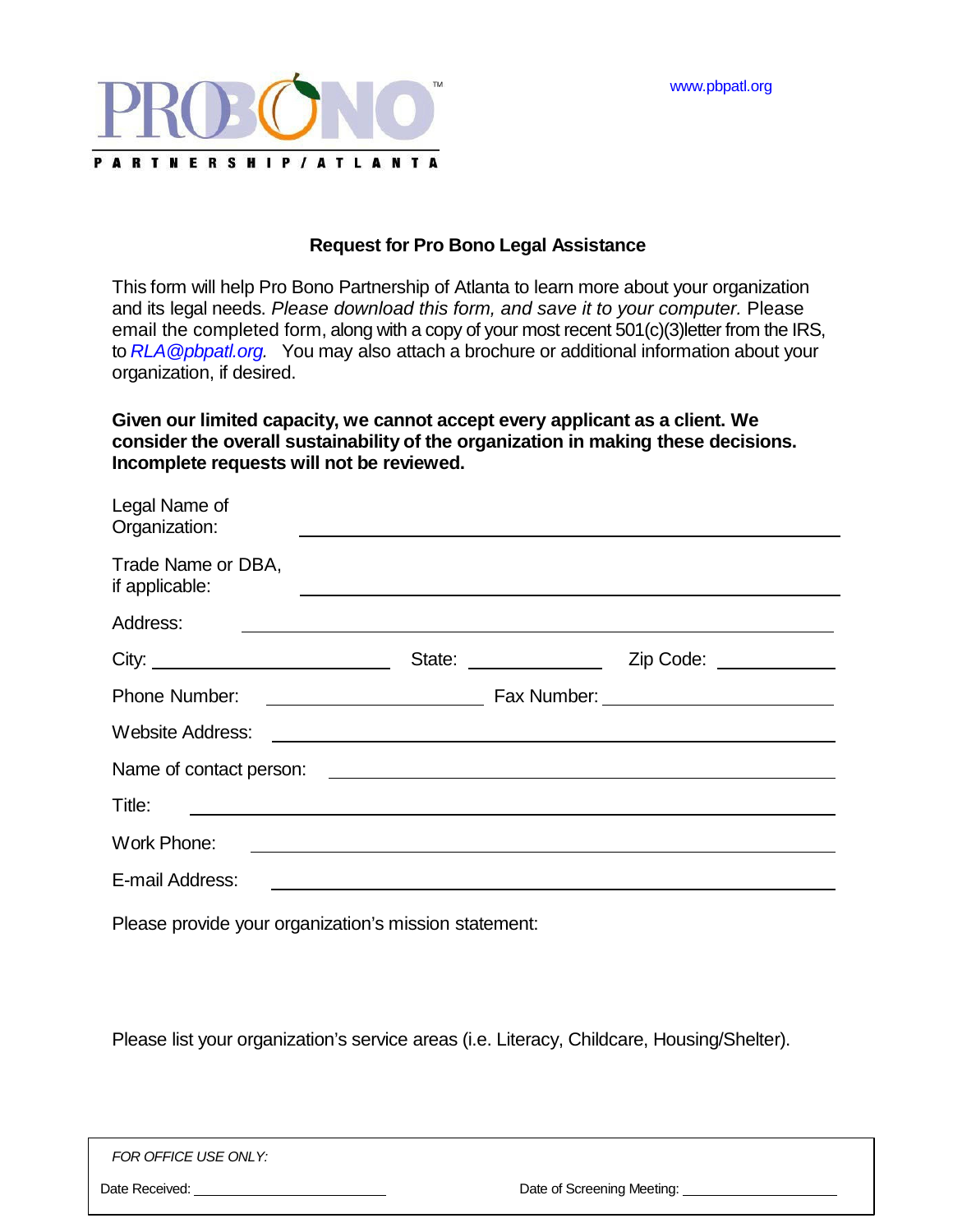Please describe how your organization serves low-income or disadvantaged individuals:

Please list the counties your organization serves.

| For how many years has your organization existed? ______________________________ |                                                                                                                                                                                                                                      |  |
|----------------------------------------------------------------------------------|--------------------------------------------------------------------------------------------------------------------------------------------------------------------------------------------------------------------------------------|--|
| State of Incorporation: _________________ Month/Year of Incorporation: ________/ |                                                                                                                                                                                                                                      |  |
|                                                                                  |                                                                                                                                                                                                                                      |  |
|                                                                                  |                                                                                                                                                                                                                                      |  |
| How many people are involved in running the organization?                        |                                                                                                                                                                                                                                      |  |
|                                                                                  |                                                                                                                                                                                                                                      |  |
| <b>Independent Contractors:</b>                                                  |                                                                                                                                                                                                                                      |  |
| <b>Board Chair/President Name:</b>                                               | <u>and the contract of the contract of the contract of the contract of the contract of the contract of the contract of the contract of the contract of the contract of the contract of the contract of the contract of the contr</u> |  |
| <b>Board Chair/President Email:</b>                                              | the contract of the contract of the contract of the contract of the contract of the contract of                                                                                                                                      |  |
| Board Chair/President Phone Number:                                              | <u> 1989 - Jan Stein Harry Harry Harry Harry Harry Harry Harry Harry Harry Harry Harry Harry Harry Harry Harry Ha</u>                                                                                                                |  |

List the Board of Directors and Officers, including titles and affiliations (attach a separate sheet if necessary):

| About how many people does your organization currently serve?                   |  |
|---------------------------------------------------------------------------------|--|
| What is your organization's annual budget for the current year? \$              |  |
| What are the total gross receipts/revenues from the most recent fiscal year? \$ |  |